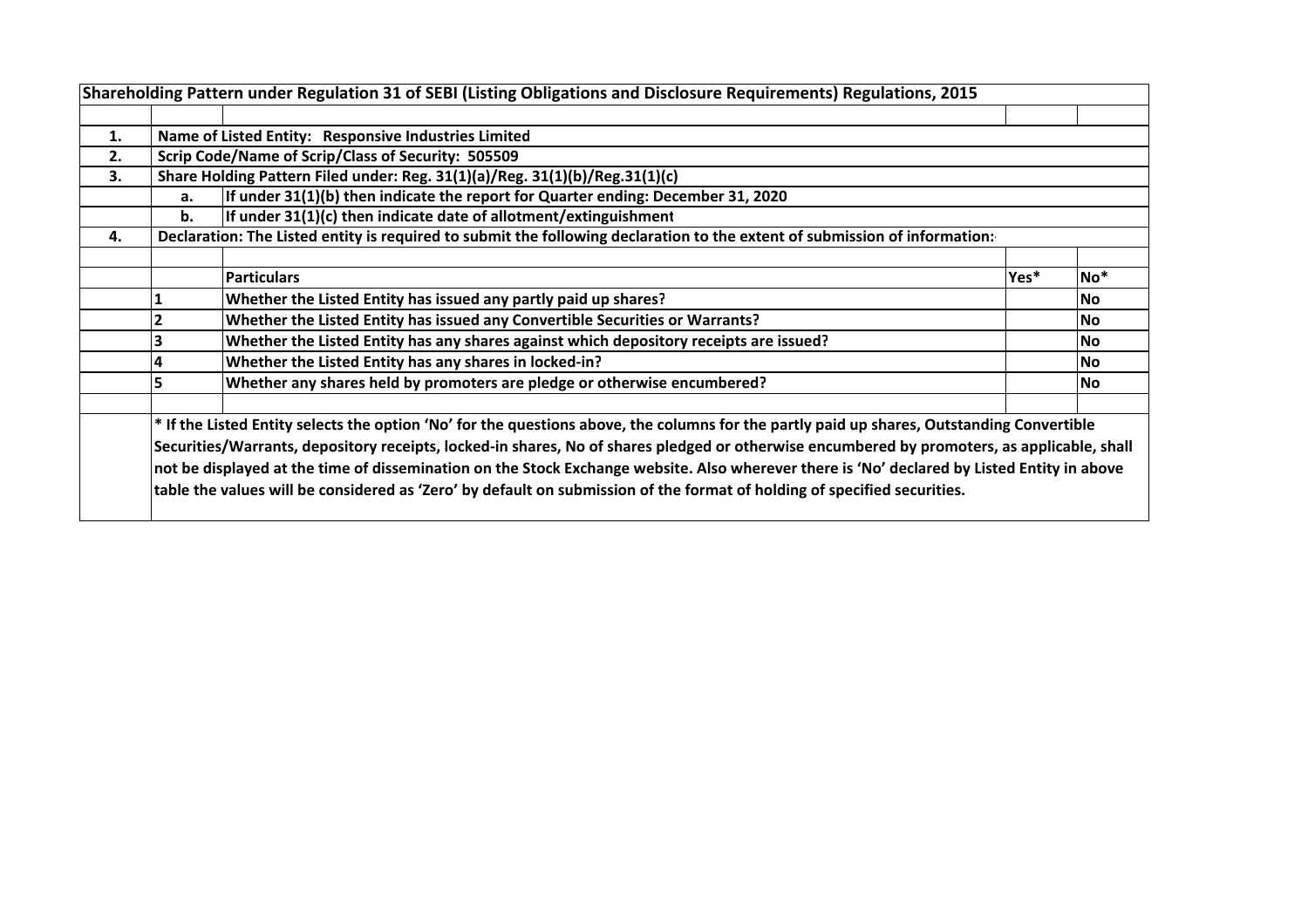## **Responsive Industries Limited**

**Table I - Summary Statement holding of specified securities**

| Category | <b>Category of shareholder</b>       | Nos. of<br>sharehold paid up<br>ers | No. of fully<br>equity shares<br>held | No. of<br>Partly<br>equity<br>shares<br>held | No. of<br>shares<br>paid-up underlyi<br>ng<br>Deposito | Total nos.<br>shares held $\log$ as a % | of total no.<br>of shares<br><b>Calculated No of Voting Rights</b><br>as per | of securities           |       | Shareholdi   Number of Voting Rights held in each class   No. of | Total as a $ g $<br>% of | <b>Shares</b><br>convertibl                   | Shareholding,<br>as a %<br>Underlying assuming full<br><b>Outstandin conversion of</b><br>convertible<br>securities (as<br>a percentage | Locked in<br>shares<br>No.<br>l(a) | Number of<br>As a %<br>of total | <b>Number of Shares</b><br>pledged or<br>otherwise<br>encumbered<br>No. (a) | As a % of<br>total       | <b>Number of</b><br>equity shares<br>held in<br>dematerialise<br>ld form |
|----------|--------------------------------------|-------------------------------------|---------------------------------------|----------------------------------------------|--------------------------------------------------------|-----------------------------------------|------------------------------------------------------------------------------|-------------------------|-------|------------------------------------------------------------------|--------------------------|-----------------------------------------------|-----------------------------------------------------------------------------------------------------------------------------------------|------------------------------------|---------------------------------|-----------------------------------------------------------------------------|--------------------------|--------------------------------------------------------------------------|
|          |                                      |                                     |                                       |                                              | <b>Receipts</b>                                        |                                         | SCRR,<br>1957)                                                               | Class eg: X Class Total | eg: y |                                                                  | (A+B+C)                  | securities<br>(including<br><b>Warrants</b> ) | of diluted<br>share capital)                                                                                                            |                                    | <b>Shares</b><br>held(b)        |                                                                             | <b>Shares</b><br>held(b) |                                                                          |
| (1)      | (II)                                 | (III)                               | (IV)                                  | (V)                                          | (VI)                                                   | $(VII) =$<br>(IV)+(V)+<br>(VI)          | (VIII) As a<br>% of<br>$(A+B+C2)$                                            |                         |       | (IX)                                                             |                          | (X)                                           | $(XI) = (VII)+(X)$<br>As a % of<br>$(A+B+C2)$                                                                                           |                                    | (XII)                           |                                                                             | (XIII)                   | (XIV)                                                                    |
| (A)      | <b>Promoter &amp; Promoter Group</b> |                                     | 133814527                             | 0                                            |                                                        | 133814527                               |                                                                              | 50.1342 133814527       |       | 0 133814527                                                      | 50.1342                  | ΟI                                            | 50.1342                                                                                                                                 |                                    |                                 | $\mathbf{0}$                                                                |                          | 133814527                                                                |
| (B)      | <b>Public</b>                        | 4139                                | 133098173                             |                                              |                                                        | 133098173                               |                                                                              | 49.8658 133098173       |       | 133098173                                                        | 49.8658                  | 0                                             | 49.8658                                                                                                                                 |                                    |                                 | <b>NA</b>                                                                   | <b>NA</b>                | 133098173                                                                |
| (C)      | Non Promoter - Non Public            |                                     |                                       |                                              |                                                        |                                         |                                                                              |                         |       |                                                                  |                          |                                               |                                                                                                                                         |                                    |                                 | <b>NA</b>                                                                   | <b>NA</b>                |                                                                          |
| (C1)     | <b>Shares Underlying DRs</b>         |                                     |                                       |                                              |                                                        |                                         |                                                                              |                         |       |                                                                  |                          |                                               |                                                                                                                                         |                                    |                                 | <b>NA</b>                                                                   | <b>NA</b>                | 0                                                                        |
| (C2)     | <b>Shares Held By Employee Trust</b> |                                     |                                       |                                              |                                                        |                                         |                                                                              |                         |       |                                                                  |                          |                                               |                                                                                                                                         |                                    |                                 | <b>NA</b>                                                                   | <b>NA</b>                |                                                                          |
|          | <b>Total</b>                         | 4147                                | 266912700                             |                                              |                                                        | 266912700                               |                                                                              | 100 266912700           |       | 266912700                                                        | 100                      |                                               | 100                                                                                                                                     |                                    |                                 | $\mathbf{0}$                                                                |                          | 266912700                                                                |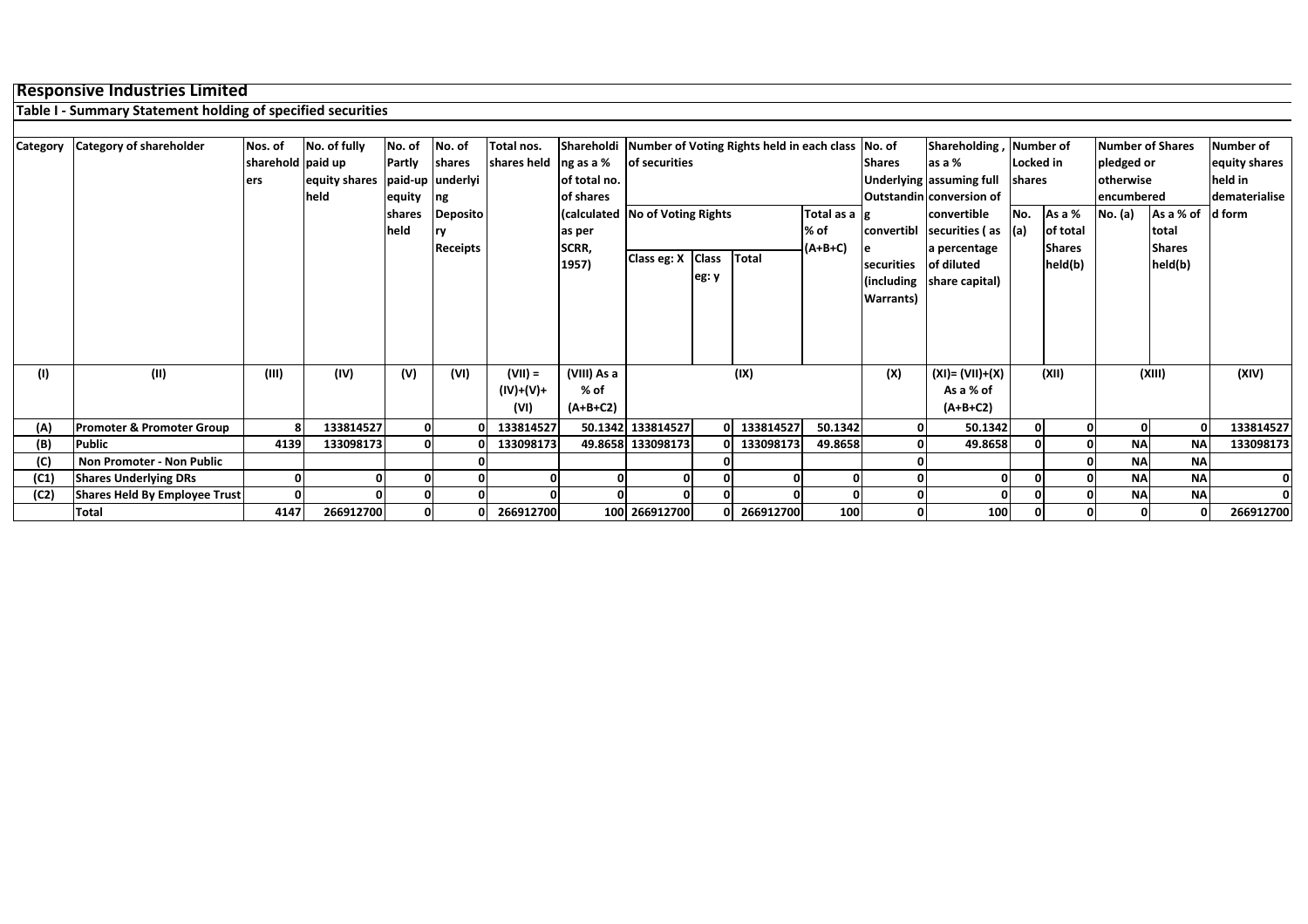## **Responsive Industries Limited**

## **Table II - Statement showing shareholding pattern of the Promoter and Promoter Group**

|                       | Category & Name of the shareholders                                                                                                                                                                | PAN        | Nos. of           | No. of fully Partly |              | No. of      | Number of Voting Rights held |                                                                                      |              | No. of          |                        | Shareholdin Number of Locked Number of |               |                |                       | Number of    |
|-----------------------|----------------------------------------------------------------------------------------------------------------------------------------------------------------------------------------------------|------------|-------------------|---------------------|--------------|-------------|------------------------------|--------------------------------------------------------------------------------------|--------------|-----------------|------------------------|----------------------------------------|---------------|----------------|-----------------------|--------------|
|                       |                                                                                                                                                                                                    |            | sharehold paid up |                     | paid-up      | shares      |                              | in each class of securities                                                          |              | <b>Shares</b>   | $g$ , as a %           | in shares                              |               |                | <b>Shares pledged</b> | equity       |
|                       |                                                                                                                                                                                                    |            | ers               | equity              | equity       | underlyin   |                              |                                                                                      |              |                 | Underlyin assuming     |                                        |               | or otherwise   |                       | shares held  |
|                       |                                                                                                                                                                                                    |            |                   | shares              | shares       | g           |                              |                                                                                      |              |                 | full                   |                                        |               | encumbered     |                       | in.          |
|                       |                                                                                                                                                                                                    |            |                   | held                | held         |             |                              | Deposito  No of Voting Rights  Total as a  Outstandi  conversion  No. (a)  As a % of |              |                 |                        |                                        |               | No. (a) As a % |                       | demateriali  |
|                       |                                                                                                                                                                                                    |            |                   |                     |              | ry          |                              |                                                                                      | % of         | ng              | of                     |                                        | total         |                | of total              | sed form     |
|                       |                                                                                                                                                                                                    |            |                   |                     |              | Receipts    |                              |                                                                                      | $(A+B+C)$    |                 | convertibl convertible |                                        | <b>Shares</b> |                | <b>Shares</b>         |              |
|                       |                                                                                                                                                                                                    |            |                   |                     |              |             | <b>Class</b>                 | <b>Total</b>                                                                         |              |                 | securities (           |                                        | held(b)       |                | held(b)               |              |
|                       |                                                                                                                                                                                                    |            |                   |                     |              |             | eg: y                        |                                                                                      |              | securities as a |                        |                                        |               |                |                       |              |
|                       |                                                                                                                                                                                                    |            |                   |                     |              |             |                              |                                                                                      |              |                 | (including percentage  |                                        |               |                |                       |              |
|                       |                                                                                                                                                                                                    |            |                   |                     |              |             |                              |                                                                                      |              |                 | Warrants) of diluted   |                                        |               |                |                       |              |
|                       |                                                                                                                                                                                                    |            |                   |                     |              |             |                              |                                                                                      |              |                 | share                  |                                        |               |                |                       |              |
|                       |                                                                                                                                                                                                    |            |                   |                     |              |             |                              |                                                                                      |              |                 | capital)               |                                        |               |                |                       |              |
|                       | (1)                                                                                                                                                                                                | (II)       | (III)             | (IV)                | (V)          | (VI)        |                              | (IX)                                                                                 |              | (X)             | $(XI) =$               |                                        | (XII)         |                | (XIII)                | (XIV)        |
|                       |                                                                                                                                                                                                    |            |                   |                     |              |             |                              |                                                                                      |              |                 | $(VII)+(X)$ As         |                                        |               |                |                       |              |
|                       |                                                                                                                                                                                                    |            |                   |                     |              |             |                              |                                                                                      |              |                 | a % of                 |                                        |               |                |                       |              |
|                       |                                                                                                                                                                                                    |            |                   |                     |              |             |                              |                                                                                      |              |                 | $(A+B+C2)$             |                                        |               |                |                       |              |
| 1                     | Indian                                                                                                                                                                                             |            |                   |                     |              |             |                              |                                                                                      |              |                 |                        |                                        |               |                |                       |              |
| (a)                   | <b>Individuals / Hindu Undivided Family</b>                                                                                                                                                        |            |                   | 3600170             | 0            | $\Omega$    | $\mathbf 0$                  | 3600170                                                                              | 1.3488       | 0               | 1.3488                 | $\mathbf{0}$                           | $\mathbf 0$   | $\Omega$       |                       | 3600170      |
|                       | Saudamini Abhishek Agarwal                                                                                                                                                                         | ADNPJ9375R |                   | 1489000             |              | $\Omega$    | $\Omega$                     | 1489000                                                                              | 0.5579       | $\mathbf 0$     | 0.5579                 | $\overline{0}$                         | $\mathbf 0$   |                | $\Omega$              | 1489000      |
|                       | Swati Atit Agarwal                                                                                                                                                                                 | ABRPJ9441J |                   | 1300010             | $\Omega$     | 0           | $\mathbf 0$                  | 1300010                                                                              | 0.4871       | $\mathbf 0$     | 0.4871                 | $\overline{0}$                         | $\pmb{0}$     | $\Omega$       | $\Omega$              | 1300010      |
|                       | Atit O. Agarwal                                                                                                                                                                                    | AAJPA4997K |                   | 773330              |              | $\Omega$    | 0                            | 773330                                                                               | 0.2897       | $\mathbf 0$     | 0.2897                 | $\overline{0}$                         | $\mathbf 0$   |                |                       | 773330       |
|                       | Rishabh Rajkumar Agarwal                                                                                                                                                                           | AGMPA6792M |                   | 37830               |              | $\Omega$    | $\overline{0}$               | 37830                                                                                | 0.0142       | $\overline{0}$  | 0.0142                 | $\overline{0}$                         | $\mathbf 0$   |                | $\Omega$              | 37830        |
|                       | Abhishek Agarwal                                                                                                                                                                                   | AEMPA4084J |                   | $\overline{0}$      |              | $\Omega$    | $\Omega$                     |                                                                                      |              | $\Omega$        |                        | $\overline{0}$                         | $\Omega$      |                |                       | $\mathbf 0$  |
|                       | <b>Central Government / State</b>                                                                                                                                                                  |            |                   |                     |              |             |                              |                                                                                      |              |                 |                        |                                        |               |                |                       |              |
| (b)                   | Government(s)                                                                                                                                                                                      |            | O                 | O                   | 0            | 0           | 0                            |                                                                                      |              | 0               | 0                      | 0                                      | 0             | $\mathbf{0}$   |                       | $\mathbf 0$  |
| (c)                   | <b>Financial Institutions / Banks</b>                                                                                                                                                              |            | $\mathbf{0}$      |                     | 0            | 0           | $\Omega$                     |                                                                                      |              | $\mathbf 0$     | $\mathbf{0}$           | $\mathbf{0}$                           | $\mathbf 0$   | 0              | $\Omega$              | 0            |
| (d)                   | Any Other (Specify)                                                                                                                                                                                |            |                   | 4 130214357         | 0            | 0           |                              | 0 130214357                                                                          | 48.7854      | $\mathbf{0}$    | 48.7854                | $\mathbf{0}$                           | $\mathbf 0$   |                | $\Omega$              | 130214357    |
|                       | <b>Bodies Corporate</b>                                                                                                                                                                            |            |                   | 4 130214357         | 0            | 0           |                              | 0 130214357                                                                          | 48.7854      | 0               | 48.7854                | $\mathbf{0}$                           | $\mathbf 0$   |                |                       | 130214357    |
|                       | Wellknown Business Ventures Llp                                                                                                                                                                    | AABFW7375D |                   | 123425340           |              | $\Omega$    | $\Omega$                     | 123425340                                                                            | 46.2418      | $\mathbf 0$     | 46.2418                | $\mathbf{0}$                           | $\pmb{0}$     |                |                       | 123425340    |
|                       | <b>Axiom Cordages Limited</b>                                                                                                                                                                      | AACCA0548G |                   | 4418330             |              | $\Omega$    | $\Omega$                     | 4418330                                                                              | 1.6553       | $\mathbf 0$     | 1.6553                 | $\overline{0}$                         | $\mathbf 0$   |                | $\Omega$              | 4418330      |
|                       | <b>Efficient Builders Llp</b>                                                                                                                                                                      | AAEFE5479K |                   | 1592000             | $\Omega$     | 0           | 0                            | 1592000                                                                              | 0.5964       | $\mathbf 0$     | 0.5964                 | $\overline{0}$                         | $\mathbf 0$   |                |                       | 1592000      |
|                       | Mavi Business Ventures Llp                                                                                                                                                                         | AAJFH3188B |                   | 778687              |              | $\Omega$    | $\mathbf 0$                  | 778687                                                                               | 0.2917       | $\mathbf 0$     | 0.2917                 | $\mathbf 0$                            | $\mathbf 0$   |                | $\Omega$              | 778687       |
|                       | Fairpoint Tradecom Llp                                                                                                                                                                             | AACFF6160C |                   | $\Omega$            | 0            | 0           | $\Omega$                     | $\Omega$                                                                             | <sup>0</sup> | $\overline{0}$  | $\Omega$               | $\mathbf 0$                            | $\mathbf 0$   |                | $\Omega$              | $\Omega$     |
|                       | Sub Total (A)(1)                                                                                                                                                                                   |            |                   | 8 133814527         | <sub>0</sub> | $\mathbf 0$ |                              | 0 133814527                                                                          | 50.1342      | $\mathbf{0}$    | 50.1342                | $\mathbf{0}$                           | $\mathbf 0$   | $\mathbf{0}$   | 0                     | 133814527    |
| $\overline{2}$        | Foreign                                                                                                                                                                                            |            |                   |                     |              |             |                              |                                                                                      |              |                 |                        |                                        |               |                |                       |              |
|                       | Individuals (Non-Resident Individuals /                                                                                                                                                            |            |                   |                     |              |             |                              |                                                                                      |              |                 |                        |                                        |               |                |                       |              |
| (a)                   | Foreign Individuals)                                                                                                                                                                               |            | O                 | 0                   |              | 0           | 0                            |                                                                                      |              |                 | $\mathbf 0$            | 0                                      | 0             | 0              |                       | 0            |
| (b)                   | Government                                                                                                                                                                                         |            | $\Omega$          | 0                   | 0            | 0           | $\mathbf 0$                  | $\Omega$                                                                             | 0            | $\mathbf 0$     | $\mathbf{0}$           | $\mathbf{0}$                           | $\pmb{0}$     |                | 0                     | $\mathbf 0$  |
| (c)                   | Institutions                                                                                                                                                                                       |            |                   | 0                   |              | 0           | 0                            | $\mathbf 0$                                                                          | 0            | $\mathbf{0}$    | $\mathbf 0$            | 0                                      | $\mathbf 0$   |                | 0                     | $\mathbf{0}$ |
| (d)                   | Foreign Portfolio Investor                                                                                                                                                                         |            |                   |                     |              |             |                              |                                                                                      |              |                 |                        |                                        |               |                |                       |              |
| (e)                   | Any Other (Specify)                                                                                                                                                                                |            |                   | $\mathbf{0}$        | O            | 0           | 0                            | $\Omega$                                                                             | U            | $\Omega$        | $\mathbf{0}$           | $\mathbf{0}$                           | $\Omega$      |                | 0                     | $\mathbf{0}$ |
|                       | <b>Total Shareholding Of Promoter And</b>                                                                                                                                                          |            |                   |                     |              |             |                              |                                                                                      |              |                 |                        |                                        |               |                |                       |              |
|                       | Promoter Group (A)= (A)(1)+(A)(2)                                                                                                                                                                  |            |                   | 8 133814527         | 0            |             |                              | 0 133814527                                                                          | 50.1342      | 0               | 50.1342                | 0                                      | 0             |                |                       | 0 133814527  |
|                       | Details of Shares which remain unclaimed may be given hear along with details such as number of shareholders, outstanding shares held in demat/unclaimed suspense account, voting rights which are |            |                   |                     |              |             |                              |                                                                                      |              |                 |                        |                                        |               |                |                       |              |
| frozen etc.           |                                                                                                                                                                                                    |            |                   |                     |              |             |                              |                                                                                      |              |                 |                        |                                        |               |                |                       |              |
| Note:<br>$\mathbf{1}$ |                                                                                                                                                                                                    |            |                   |                     |              |             |                              |                                                                                      |              |                 |                        |                                        |               |                |                       |              |
|                       | PAN would not be displayed on website of Stock Exchange(s)                                                                                                                                         |            |                   |                     |              |             |                              |                                                                                      |              |                 |                        |                                        |               |                |                       |              |
| $\overline{2}$        | The term 'Encumbrance' has the same meaning as assigned under regulation 28(3) of SEBI (Substantial Acquisition of Shares and Takeovers) Regulations, 2011.                                        |            |                   |                     |              |             |                              |                                                                                      |              |                 |                        |                                        |               |                |                       |              |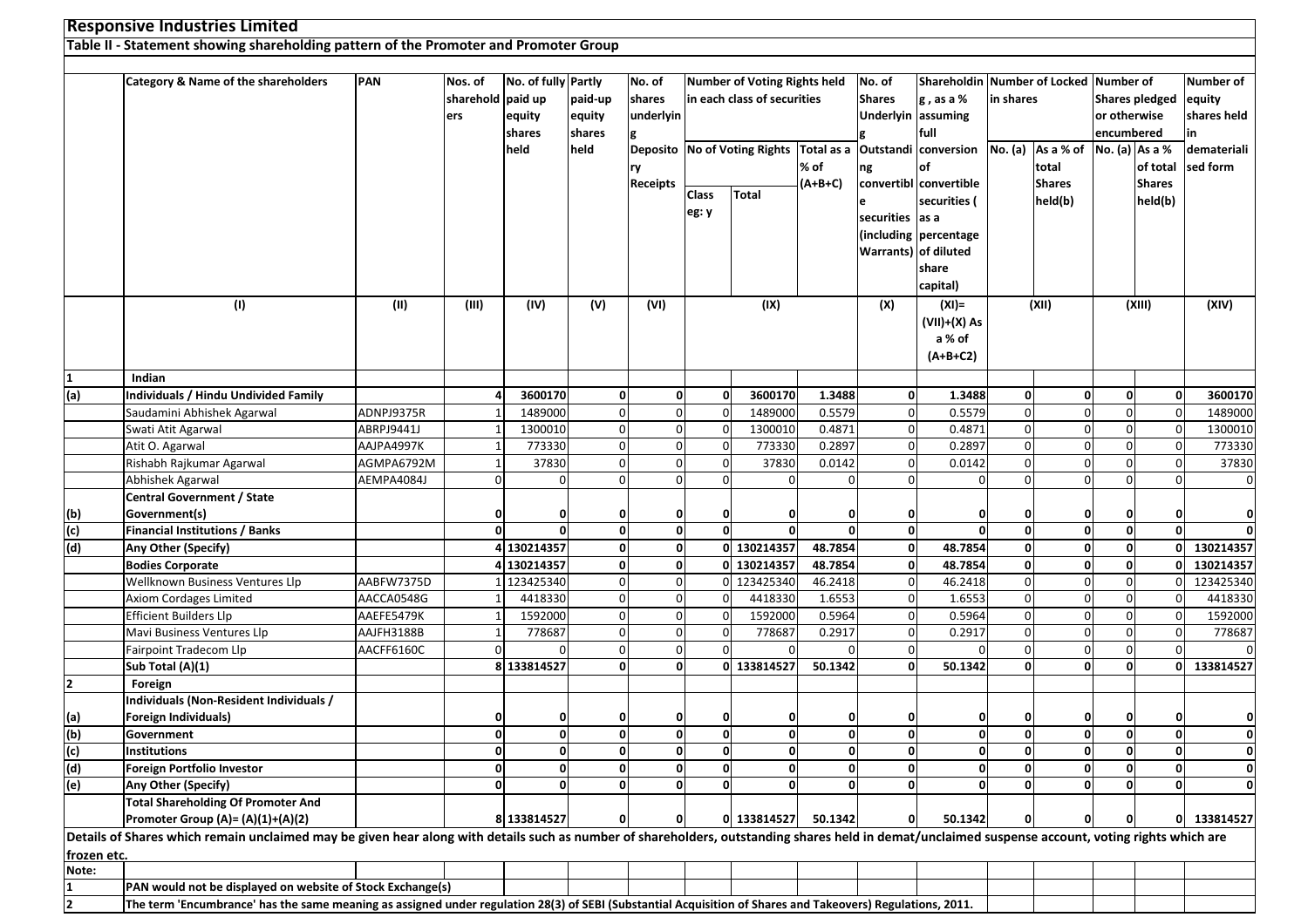|     | <b>Responsive Industries Limited</b>                                         |            |                         |                                                |                                       |                                                     |                              |                                |                                                                              |              |              |              |                 |                                                        |              |                                                                               |                 |                         |                                    |
|-----|------------------------------------------------------------------------------|------------|-------------------------|------------------------------------------------|---------------------------------------|-----------------------------------------------------|------------------------------|--------------------------------|------------------------------------------------------------------------------|--------------|--------------|--------------|-----------------|--------------------------------------------------------|--------------|-------------------------------------------------------------------------------|-----------------|-------------------------|------------------------------------|
|     | Table III - Statement showing shareholding pattern of the Public shareholder |            |                         |                                                |                                       |                                                     |                              |                                |                                                                              |              |              |              |                 |                                                        |              |                                                                               |                 |                         |                                    |
|     |                                                                              |            |                         |                                                |                                       |                                                     |                              |                                |                                                                              |              |              |              |                 |                                                        |              |                                                                               |                 |                         |                                    |
|     | Category & Name of the shareholders PAN                                      |            | share<br>holders equity | Nos. of No. of fully<br>paid up<br>shares held | Partly<br>paid-up<br>equity<br>shares | No. of<br>shares<br>underlying<br><b>Depository</b> | Total nos.<br>shares held    | ing %<br>calculate<br>d as per | Sharehold Number of Voting Rights held in each class of No. of<br>securities |              |              |              | <b>Shares</b>   | Shareholdin<br>g, as a %<br>Underlyin assuming<br>full |              | <b>Number of</b><br>Locked in shares<br>pledged or<br>otherwise<br>encumbered |                 | <b>Number of Shares</b> | Number of<br>equity<br>shares held |
|     |                                                                              |            |                         |                                                | held                                  | <b>Receipts</b>                                     |                              | SCRR,                          | <b>No of Voting Rights</b>                                                   |              |              | Total as a   |                 | <b>Outstandi conversion</b>                            | No.          | As a % of                                                                     | No. (a)         | As a % of               | dematerialis                       |
|     |                                                                              |            |                         |                                                |                                       |                                                     |                              | 1957 As a                      |                                                                              |              |              | % of         | ng              | of                                                     | (a)          | total                                                                         |                 | total                   | ed form                            |
|     |                                                                              |            |                         |                                                |                                       |                                                     |                              | % of                           |                                                                              |              |              | (A+B+C)      |                 | convertib convertible                                  |              | <b>Shares</b>                                                                 |                 | <b>Shares</b>           |                                    |
|     |                                                                              |            |                         |                                                |                                       |                                                     |                              | $(A+B+C2)$                     | Class eg: X                                                                  | <b>Class</b> | Total        |              | le              | securities (                                           |              | held(b)                                                                       |                 | held(b)                 |                                    |
|     |                                                                              |            |                         |                                                |                                       |                                                     |                              |                                |                                                                              | eg: y        |              |              | securities as a |                                                        |              |                                                                               |                 |                         |                                    |
|     |                                                                              |            |                         |                                                |                                       |                                                     |                              |                                |                                                                              |              |              |              |                 | (including percentage                                  |              |                                                                               |                 |                         |                                    |
|     |                                                                              |            |                         |                                                |                                       |                                                     |                              |                                |                                                                              |              |              |              |                 | Warrants of diluted                                    |              |                                                                               |                 |                         |                                    |
|     |                                                                              |            |                         |                                                |                                       |                                                     |                              |                                |                                                                              |              |              |              |                 | share                                                  |              |                                                                               |                 |                         |                                    |
|     |                                                                              |            |                         |                                                |                                       |                                                     |                              |                                |                                                                              |              |              |              |                 | capital)                                               |              |                                                                               |                 |                         |                                    |
|     | (1)                                                                          | (II)       | (III)                   | (IV)                                           | (V)                                   | (VI)                                                | $(VII) =$                    | (VIII) As a                    |                                                                              |              | (IX)         |              | (X)             | $(XI) =$                                               |              | (XII)                                                                         |                 | (XIII)                  | (XIV)                              |
|     |                                                                              |            |                         |                                                |                                       |                                                     | $(IV)+(V)+$                  | % of                           |                                                                              |              |              |              |                 | (VII)+(X) As                                           |              |                                                                               |                 |                         |                                    |
|     |                                                                              |            |                         |                                                |                                       |                                                     | (VI)                         | $(A+B+C2)$                     |                                                                              |              |              |              |                 | a % of                                                 |              |                                                                               |                 |                         |                                    |
|     |                                                                              |            |                         |                                                |                                       |                                                     |                              |                                |                                                                              |              |              |              |                 | $(A+B+C2)$                                             |              |                                                                               |                 |                         |                                    |
|     | <b>Institutions</b>                                                          |            |                         |                                                |                                       |                                                     |                              |                                |                                                                              |              |              |              |                 |                                                        |              |                                                                               |                 |                         |                                    |
| (a) | <b>Mutual Fund</b>                                                           |            | $\mathbf{1}$            | 701                                            | $\Omega$                              | $\Omega$                                            | 701                          | 0.0003                         | 701                                                                          | $\mathbf{0}$ | 701          | 0.0003       | $\mathbf 0$     | 0.0003                                                 | n            |                                                                               | 0 <sub>NA</sub> | <b>NA</b>               | 701                                |
| (b) | <b>Venture Capital Funds</b>                                                 |            | $\mathbf 0$             | $\Omega$                                       | $\Omega$                              | $\Omega$                                            |                              | $\Omega$                       | $\mathbf{0}$                                                                 | o١           | $\Omega$     | $\Omega$     | $\Omega$        | $\Omega$                                               | n            |                                                                               | 0 <sub>NA</sub> | <b>NA</b>               |                                    |
| (c) | <b>Alternate Investment Funds</b>                                            |            | $\mathbf{1}$            | 2747                                           | $\mathbf{0}$                          |                                                     | 2747<br>$\mathbf{0}$         | 0.001                          | 2747                                                                         | 0            | 2747         | 0.001        | $\mathbf{0}$    | 0.001                                                  | $\Omega$     |                                                                               | 0 <sub>NA</sub> | <b>NA</b>               | 2747                               |
| (d) | <b>Foreign Venture Capital Investors</b>                                     |            | $\mathbf 0$             | $\Omega$                                       | $\Omega$                              | $\mathbf{0}$                                        |                              | $\Omega$                       | $\Omega$                                                                     | $\Omega$     | $\Omega$     | $\Omega$     | $\mathbf{0}$    | $\Omega$                                               |              |                                                                               | 0 <sub>NA</sub> | <b>NA</b>               |                                    |
| (e) | Foreign Portfolio Investor                                                   |            | $\overline{\mathbf{3}}$ | 14156358                                       | O                                     | O                                                   | 14156358                     | 5.3037                         | 14156358                                                                     |              | 14156358     | 5.3037       | $\mathbf 0$     | 5.3037                                                 |              |                                                                               | 0 <sub>NA</sub> | <b>NA</b>               | 14156358                           |
|     | Bao Value Fund                                                               | AAQCS4646H |                         | 7190289                                        |                                       | $\Omega$                                            | 7190289                      | 2.6939                         | 7190289                                                                      |              | 7190289      | 2.6939       |                 | 2.6939                                                 |              |                                                                               | 0 <sub>NA</sub> | <b>NA</b>               | 7190289                            |
|     | <b>Sparrow Asia Diversified</b>                                              |            |                         |                                                |                                       |                                                     |                              |                                |                                                                              |              |              |              |                 |                                                        |              |                                                                               |                 |                         |                                    |
|     | Opportunities Fund                                                           | AANCS3131Q | $\mathbf{1}$            | 5678069                                        | $\Omega$                              |                                                     | 5678069                      | 2.1273                         | 5678069                                                                      |              | 5678069      | 2.1273       | $\mathbf 0$     | 2.1273                                                 |              |                                                                               | 0 <sub>NA</sub> | <b>NA</b>               | 5678069                            |
| (f) | Financial Institutions / Banks                                               |            | $\mathbf 0$             | $\Omega$                                       | $\mathbf{0}$                          | $\mathbf{0}$                                        | n                            | $\mathbf{0}$                   | $\Omega$                                                                     | $\mathbf{0}$ | $\Omega$     | $\Omega$     | $\mathbf{0}$    | 0                                                      | $\Omega$     |                                                                               | 0 <sub>NA</sub> | <b>NA</b>               |                                    |
| (g) | <b>Insurance Companies</b>                                                   |            | $\mathbf{1}$            | 9584233                                        | $\mathbf{0}$                          | $\Omega$                                            | 9584233                      | 3.5908                         | 9584233                                                                      | $\mathbf{0}$ | 9584233      | 3.5908       | $\mathbf 0$     | 3.5908                                                 | n            |                                                                               | 0 <sub>NA</sub> | <b>NA</b>               | 9584233                            |
|     | Life Insurance Corporation Of India                                          | AAACL0582H | $\overline{1}$          | 9584233                                        | $\Omega$                              | $\Omega$                                            | 9584233                      | 3.5908                         | 9584233                                                                      |              | 9584233      | 3.5908       | $\Omega$        | 3.5908                                                 |              |                                                                               | 0 <sub>NA</sub> | <b>NA</b>               | 9584233                            |
| (h) | <b>Provident Funds/ Pension Funds</b>                                        |            | $\mathbf 0$             | $\Omega$                                       | $\Omega$                              | $\Omega$                                            | $\Omega$                     | $\Omega$                       | $\Omega$                                                                     | $\Omega$     |              |              | $\Omega$        | $\Omega$                                               |              |                                                                               | 0 <sub>NA</sub> | <b>NA</b>               | 0                                  |
| (i) | Any Other (Specify)                                                          |            | $\mathbf{o}$            | $\Omega$                                       | $\mathbf{0}$                          | $\Omega$                                            | $\Omega$                     | $\mathbf{0}$                   | $\Omega$                                                                     |              |              | $\mathbf{a}$ | $\mathbf 0$     | $\Omega$                                               |              |                                                                               | 0 <sub>NA</sub> | <b>NA</b>               | <sub>0</sub>                       |
|     | Sub Total (B)(1)                                                             |            | 6                       | 23744039                                       | $\mathbf{0}$                          | $\Omega$                                            | 23744039                     | 8.8958                         | 23744039                                                                     |              | 23744039     | 8.8958       | $\mathbf 0$     | 8.8958                                                 | Û            |                                                                               | 0 <sub>NA</sub> | <b>NA</b>               | 23744039                           |
|     | <b>Central Government/ State</b>                                             |            |                         |                                                |                                       |                                                     |                              |                                |                                                                              |              |              |              |                 |                                                        |              |                                                                               |                 |                         |                                    |
|     | Government(s)/ President of India                                            |            |                         |                                                |                                       |                                                     |                              |                                |                                                                              |              |              |              |                 |                                                        |              |                                                                               |                 |                         |                                    |
|     | <b>Central Government / State</b>                                            |            |                         |                                                |                                       |                                                     |                              |                                |                                                                              |              |              |              |                 |                                                        |              |                                                                               |                 |                         |                                    |
|     | Government(s)                                                                |            | 1                       | 200                                            |                                       | <sup>0</sup>                                        | 200                          | 0.0001                         | 200                                                                          |              | 200          | 0.0001       | $\Omega$        | 0.0001                                                 |              |                                                                               | 0 <sub>NA</sub> | <b>NA</b>               | 200                                |
|     | Sub Total (B)(2)                                                             |            |                         | 200                                            | $\mathbf{0}$                          |                                                     | 200                          | 0.0001                         | 200                                                                          | O            | 200          | 0.0001       | $\Omega$        | 0.0001                                                 |              |                                                                               | 0 <sub>NA</sub> | <b>NA</b>               | 200                                |
| (a) | <b>Non-Institutions</b><br><b>Individuals</b>                                |            |                         | $\mathbf{0}$                                   | $\Omega$                              |                                                     |                              |                                |                                                                              |              |              |              |                 |                                                        | $\Omega$     |                                                                               | <b>NA</b>       | <b>NA</b>               |                                    |
|     | . Individual shareholders holding                                            |            |                         |                                                |                                       |                                                     |                              |                                |                                                                              |              |              |              |                 |                                                        |              |                                                                               |                 |                         |                                    |
|     | nominal share capital up to Rs. 2                                            |            |                         |                                                |                                       |                                                     |                              |                                |                                                                              |              |              |              |                 |                                                        |              |                                                                               |                 |                         |                                    |
|     | lakhs.                                                                       |            | 3693                    | 807820                                         | O                                     |                                                     | 807820                       | 0.3027                         | 807820                                                                       |              | 807820       | 0.3027       | $\Omega$        | 0.3027                                                 | $\Omega$     |                                                                               | 0 <sub>NA</sub> | <b>NA</b>               | 807820                             |
|     | ii. Individual shareholders holding                                          |            |                         |                                                |                                       |                                                     |                              |                                |                                                                              |              |              |              |                 |                                                        |              |                                                                               |                 |                         |                                    |
|     | nominal share capital in excess of Rs.                                       |            |                         |                                                |                                       |                                                     |                              |                                |                                                                              |              |              |              |                 |                                                        |              |                                                                               |                 |                         |                                    |
|     | 2 lakhs.                                                                     |            | $\mathbf 0$             | 0                                              | O                                     |                                                     |                              |                                | 0                                                                            |              |              |              |                 |                                                        |              |                                                                               | 0 <sub>NA</sub> | <b>NA</b>               |                                    |
| (b) | <b>NBFCs registered with RBI</b>                                             |            | $\mathbf 0$             | $\mathbf{0}$                                   | $\mathbf{0}$                          |                                                     | $\mathbf{0}$<br>$\mathbf{o}$ | $\mathbf{0}$                   | $\mathbf{0}$                                                                 | 0            | $\mathbf{0}$ | 0            | $\Omega$        | $\mathbf{0}$                                           | $\mathbf{0}$ |                                                                               | 0 <sub>NA</sub> | <b>NA</b>               | $\mathbf{0}$                       |
|     | <b>Trust Employee</b>                                                        |            | $\bf{0}$                | $\mathbf{0}$                                   | $\mathbf{0}$                          | 0                                                   | $\Omega$                     | 0                              | $\mathbf{0}$                                                                 | $\mathbf{0}$ | 0            | $\mathbf 0$  | $\mathbf 0$     | 0                                                      | $\mathbf{0}$ |                                                                               | 0 <sub>NA</sub> | <b>NA</b>               | $\mathbf{0}$                       |
|     | <b>Overseas Depositories (holding DRs)</b>                                   |            |                         |                                                |                                       |                                                     |                              |                                |                                                                              |              |              |              |                 |                                                        |              |                                                                               |                 |                         |                                    |
| (d) | (balancing figure)                                                           |            | $\Omega$                | $\mathbf{0}$                                   | $\Omega$                              | O                                                   | $\Omega$                     | $\Omega$                       | $\mathbf{0}$                                                                 |              |              | $\Omega$     | $\Omega$        | $\Omega$                                               | $\Omega$     |                                                                               | 0 <sub>NA</sub> | <b>NA</b>               | 0                                  |

<u>) (and the set of the set of the set of the set of the set of the set of the set of the set of the set of the </u>

**(d)**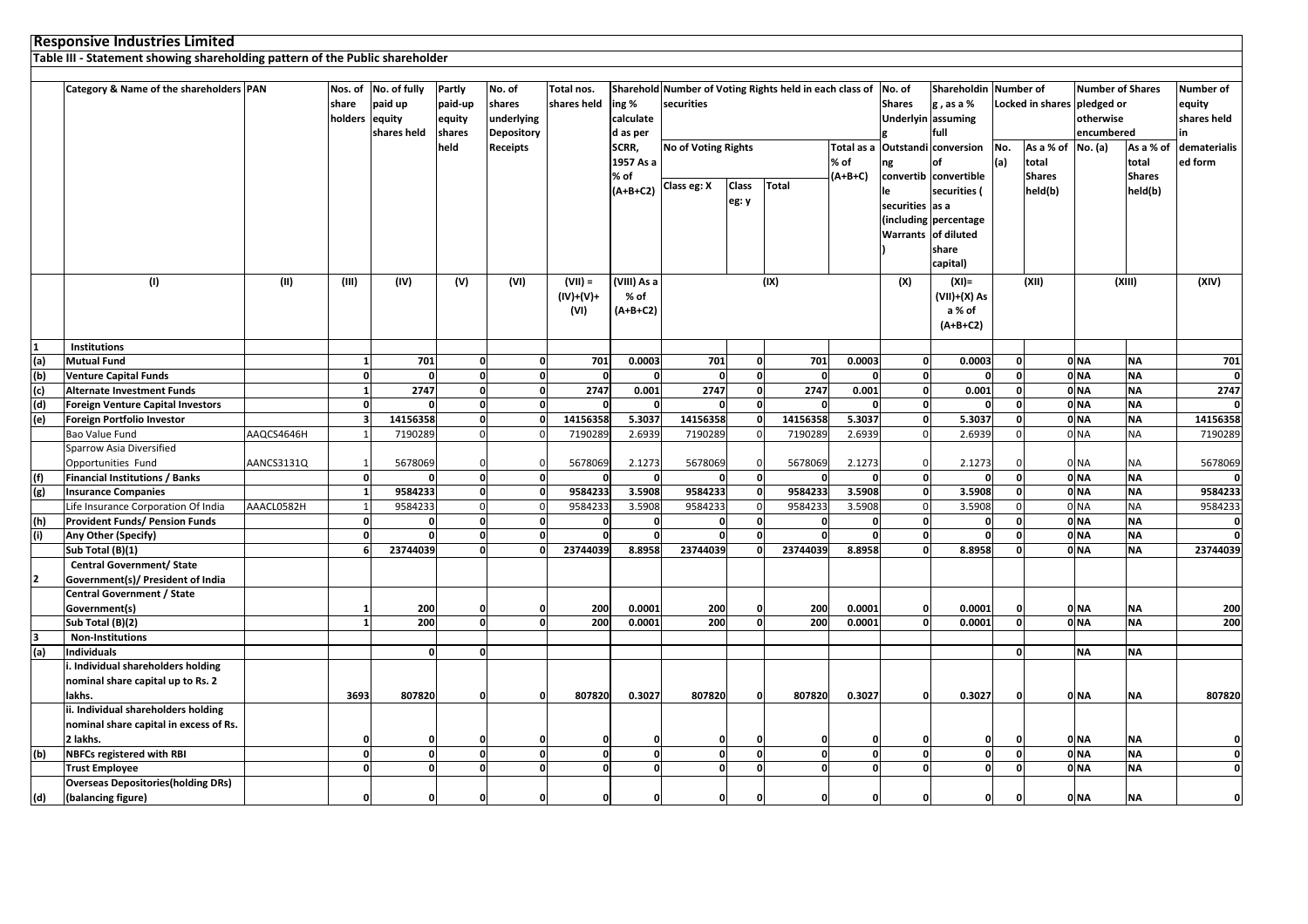| (c) | Any Other (Specify)               |            | 439  | 108546114 |  | 108546114 | 40.6673 | 108546114 | 08546114  | 40.6673 | 40.6673 |  | 0 <sub>N</sub>   | <b>NA</b>  | 108546114 |
|-----|-----------------------------------|------------|------|-----------|--|-----------|---------|-----------|-----------|---------|---------|--|------------------|------------|-----------|
|     | <b>Hindu Undivided Family</b>     |            | 338  | 17983     |  | 17983     | 0.0067  | 17983     | 17983     | 0.0067  | 0.0067  |  | 0 <sub>NA</sub>  | <b>NA</b>  | 17983     |
|     | Non Resident Indians (Non Repat)  |            |      | 775       |  | 775       | 0.0003  | 775       | 775       | 0.0003  | 0.0003  |  | 0 <sub>N</sub> A | <b>INA</b> | 775       |
|     | Non Resident Indians (Repat)      |            | 20   | 10952     |  | 10952     | 0.0041  | 10952     | 10952     | 0.0041  | 0.0041  |  | 0 <sub>NA</sub>  | <b>NA</b>  | 10952     |
|     | <b>Overseas Bodies Corporates</b> |            |      | 80960228  |  | 80960228  | 30.3321 | 80960228  | 80960228  | 30.3321 | 30.3321 |  | 0 <sub>NA</sub>  | <b>NA</b>  | 80960228  |
|     | Fossebridge Limited               | AABCF0045J |      | 32896800  |  | 32896800  | 12.3249 | 32896800  | 32896800  | 12.3249 | 12.3249 |  | 0 NA             | <b>NA</b>  | 32896800  |
|     | Xatis International Limited       | AAACX0466G |      | 32700720  |  | 32700720  | 12.2515 | 32700720  | 32700720  | 12.2515 | 12.2515 |  | 0 NA             | <b>NA</b>  | 32700720  |
|     | <b>Brenzett Limited</b>           | AACCB9307J |      | 15362708  |  | 15362708  | 5.7557  | 15362708  | 15362708  | 5.7557  | 5.7557  |  | 0 <sub>NA</sub>  | NA         | 15362708  |
|     | <b>Clearing Member</b>            |            | 31   | 10565     |  | 10565     | 0.004   | 10565     | 10565     | 0.004   | 0.004   |  | 0 <sub>NA</sub>  | <b>NA</b>  | 10565     |
|     | <b>Bodies Corporate</b>           |            | 401  | 27545611  |  | 27545611  | 10.3201 | 27545611  | 27545611  | 10.3201 | 10.3201 |  | 0 <sub>N</sub> A | <b>NA</b>  | 27545611  |
|     | Parshvanath Comtrade Llp          | AAQFP9841A |      | 25000000  |  | 25000000  | 9.3664  | 25000000  | 25000000  | 9.3664  | 9.3664  |  | 0 NA             | <b>NA</b>  | 25000000  |
|     | Sub Total (B)(3)                  |            | 4132 | 109353934 |  | 109353934 | 40.9699 | 109353934 | 109353934 | 40.9699 | 40.9699 |  | 0 NA             | <b>NA</b>  | 109353934 |
|     | Total Public Shareholding (B)=    |            |      |           |  |           |         |           |           |         |         |  |                  |            |           |
|     | $(B)(1)+(B)(2)+(B)(3)$            |            | 4139 | 133098173 |  | 133098173 | 49.8658 | 133098173 | 133098173 | 49.8658 | 49.8658 |  | 0 NA             | <b>INA</b> | 133098173 |

**Details of the shareholders acting as persons in Concert including their Shareholding (No. and %):**

**No. of shareholdersNo. of Shares**

**Details of Shares which remain unclaimed may be given hear along with details such as number of shareholders, outstanding shares held in demat/unclaimed suspense account, voting rights which are frozen etc.**

**Note** 

**(1) PAN would not be displayed on website of Stock Exchange(s).** 

**(2) The above format needs to disclose name of all holders holding more than 1% of total number of shares**

**(3) W.r.t. the information pertaining to Depository Receipts, the same may be disclosed in the respective columns to the extent information available and the balance to be disclosed as held by custodian.**